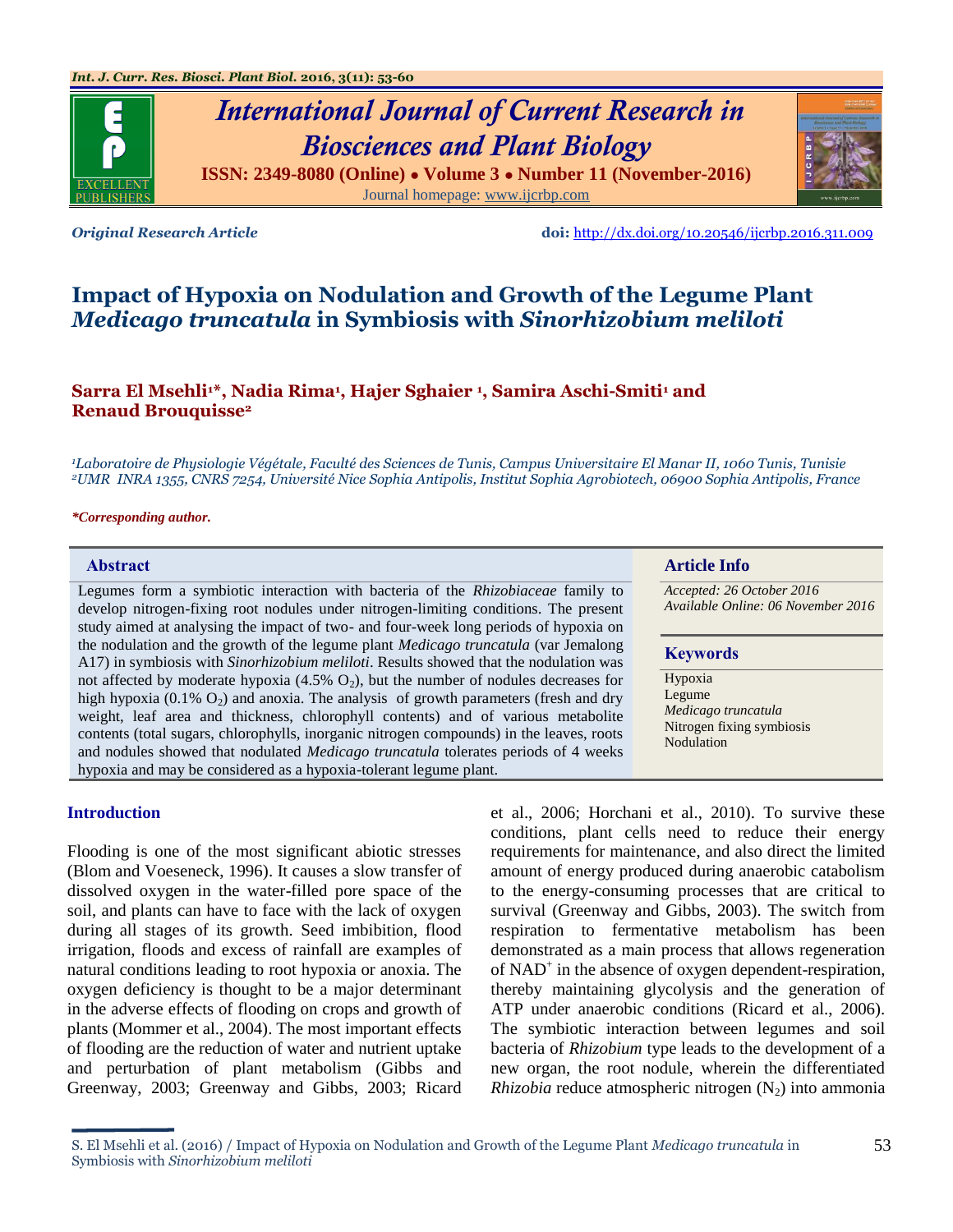(NH3) which readily assimilated by legume plants. As a result, many legumes are sensitive to waterlogging, showing reductions in root growth, nodulation process, nitrogen fixation and photosynthesis activity (Minchin and Pate, 1975; Minchin and Summerfield, 1976; Scott et al., 1989; Sung, 1993; Linkmer et al., 1998; Bacanamwo and Purcell, 1999). Legume root nodules are particularly sensitive to hypoxia, and legumes relying on  $N<sub>2</sub>$ -fixation are generally more sensitive to flooding than legumes grown on alternative nitrogen sources, such as nitrate (Michin and Pate, 1975; Bacanamwo and Purcell, 1999; Roberts et al., 2009).

In a previous study, we analysed the physiological response of non-nodulated *Medicago truncatula* plants grown under prolonged hypoxia stress in the presence of nitrate (El Msehli et al., 2015). However, in most if not in all cases, crop legumes in the field grow in symbiosis with soil rhizobia and have different sensitivity to environmental stress from that of legumes grown in nonsymbiotic conditions. In the present work, we investigated the impact of two-and four-week periods of hypoxia on nodulation and growth of *Medicago truncatula* in symbiosis with *Sinorhizobium meliloti*.

### **Materials and methods**

A total of 125 samples were collected from infants and other age groups between zero to 60 years suffering from diarrhoea (more than 3 loose stools per day for 2-3 days) admitted to a private hospital in around Namakkal area. These patients presented varying kinds of symptoms ranging from nausea, vomiting and had not taken any antimicrobial agents during the week of preceding sampling. Patients with concomitant infections were excluded from the study.

### **Biological material and growth conditions**

Seeds of *Medicago truncatula* (Var. Jemalong A17) were sterilized with sodium hypochlorite (0.6 %), rinsed with distilled, imbibed for 2 hrs in sterilized water, set on moist filter paper in a Petri dish and incubated at 25°C. After 5 days, the seedlings were transferred and grown hydroponically in glass tanks. The nutrient solution was continuously aerated with pumps, and contained macronutrients:  $CaCl<sub>2</sub> H<sub>2</sub>O$  (1mM);  $MgSO<sub>4</sub>7H<sub>2</sub>O$ (25mM);  $K_2SO_4$  (0.51mM);  $KH_2PO/K_2HPO_4$  (5.5mM); Fe EDTA  $(0.05 \text{mM})$ ,  $NH_4NO_3$   $(5 \text{mM})$  and micronutrients (for 1L):  $H_3BO_3$  (2g); MnSO<sub>4</sub> 4H<sub>2</sub>O (2.23g); ZnSO47H2O (0.287g); CuSO45H2O (0.125g);  $CoCl<sub>2</sub>6H<sub>2</sub>O$  (0.065g), NaMo $O<sub>4</sub>2H<sub>2</sub>O$  (0.12g) (Frendo et al., 1999). Seedlings were grown in a growth room at 25°C/20°C (day/night) with 18h/6h (day/night) photoperiod and 75% relative humidity. Nutrient solution was weekly changed. After 3 weeks, plants were transferred on nutrient solution without nitrogen (the same composition described previously without  $NH<sub>4</sub>NO<sub>3</sub>$ ). After 3 days, plants were treated for either nodulation, or growth analysis. For nodulation analysis, tanks were flushed with mixed  $O_2/N_2$  gas containing either 21, 4.5, 0.1 or 0% O2. After 3 days, *Medicago* plants were inoculated with *Sinorhizobium meliloti* (strain RCR2011) as described in Frendo et al. (2005). One week post-inoculation (wpi), plants were harvested and nodules were counted. For growth analysis, plants were inoculated with *Sinorhizobium meliloti* (strain RCR2011) as mentioned above, and subdivided into three groups. The first group (control) was maintained under air bubbling for 4 weeks. For the second group (2 weeks of hypoxia; 2WH) air bubbling was maintained for 2 weeks, and then stopped for 2 additional weeks; For the third group (4 weeks of hypoxia; 4WH), air bubbling was stopped and the plant were kept without aeration for 4 weeks. At the end of the experiment, plants were sampled into roots, shoots and nodules, and immediately analysed.

### **Vegetative growth analysis**

Roots were washed in distilled water, blotted on filter paper to remove excess of water, and denodulated. Fresh weights (FW) were immediately determined for nodules, roots and shoots. Dry weights (DW) were obtained by weighing the plant material after drying at 80°C until a constant mass was reached (48 to 72 hrs). Leaf area (LA) was measured as in Horchani et al. (2008). Leaf mass per area (LMA) was calculated by dividing total leaf FW by total leaf area for each plant.

### **Chlorophyll and total soluble carbohydrates**

Chlorophyll measurement was performed according to Wintermans and De Mots (1965), and total chlorophyll concentration was calculated as in Horchani et al. (2008). Total soluble carbohydrates were determined in roots and leaves as in Horchani et al. (2009).

### **Nitrogen compounds**

Fresh root, nodules and leaf samples were ground thoroughly with mortar and pestle in Tris-HCl (pH 7.5),

S. El Msehli et al. (2016) / Impact of Hypoxia on Nodulation and Growth of the Legume Plant *Medicago truncatula* in Symbiosis with *Sinorhizobium meliloti*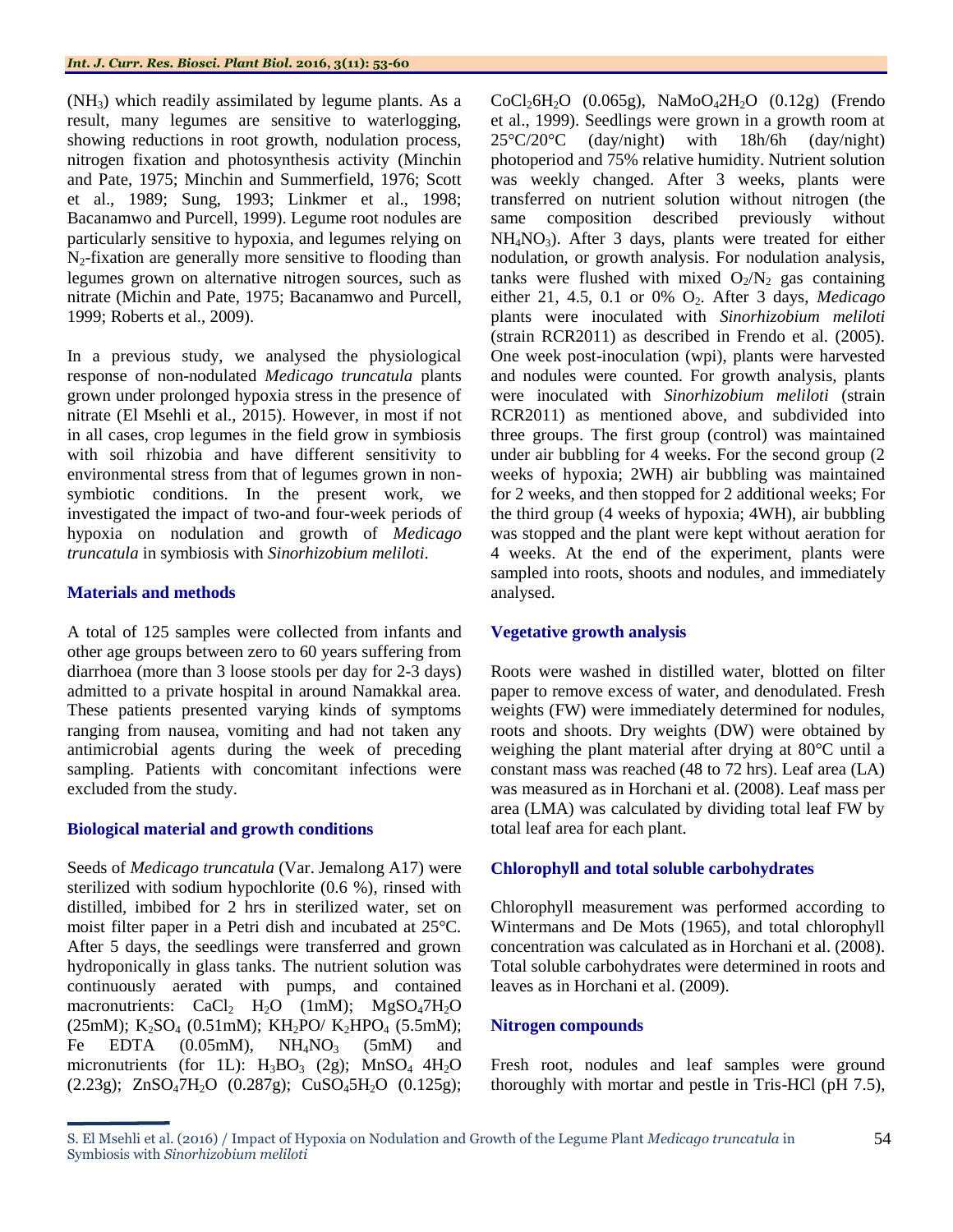and centrifuged at 20 000 g for 10 min. The supernatant was analysed for nitrate  $(NO_3^-)$ , nitrite  $(NO_2^-)$  and ammonium  $(NH_4^+)$  contents.  $NO_3^-$  and  $NO_2^-$  were assayed in plant tissues using the salicylic acid-sulfuric acid method (Cataldo et al., 1975) and the Griess reagent method (Miranda et al., 2001), respectively.  $NH_4^+$  was determined by the phenol-hypochlorite method (Brouquisse et al., 1991).

#### **Statistical treatments**

Three biological replications were used in this study. The results are given as means with standard deviation of at least 10 samples per treatment. Statistical data analysis was made using Student *t*-test. The significance of differences between the control and the treatment mean values was determined at the significance level of *p*<0.05.

#### **Results**

#### **Effects of hypoxia on nodulation**

We first analysed the effects of two levels of hypoxia (4.5 and 0.1%  $O_2$ ), compared to normoxia (21%  $O_2$ ) and anoxia (0%  $O_2$ ), on nodulation events after inoculation of *Medicago truncatula* with *Sinorhizobium meliloti*. As shown in Fig. 1, a moderate hypoxia  $(4.5\% \text{ O}_2)$  did not change significantly the nodule number per plant when compared to control normoxia (21%  $O_2$ ), but a strong hypoxia  $(0.1\% \text{ O}_2)$  triggered a 55% reduction of nodule number, whereas anoxia  $(0\% O_2)$ , nodulation was almost totally abolished (Fig. 1).



**Fig. 1:** Effect of hypoxia on nodulation of *Medicago truncatula*. Four weeks-old plants were submitted to hypoxia for 3 days before inoculation with *Sinorhizobium meliloti*. Nodules were numbered one week post-inoculation. The results are the mean ± SE of four independent experiments. \* and \*\*, the significance of differences between the control and the treatment mean values were determined by the Student's ttest at the significance level of  $p<0.05$  and  $<0.01$ , respectively.

#### **Vegetative growth analysis**

In a second hand, we aimed at analysing growth parameters on inoculated *M. truncatula* plants submitted to a progressive hypoxia. As already reported, the interruption of air bubbling in hydroponic culture mimics the establishment of hypoxia in flooded soils (Gibbs and Greenway, 2003), and within 24 to 48 h the  $O_2$  pressure decreases to  $2-5\%$  O<sub>2</sub> before stabilisation (Gharbi et al., 2007; Horchani et al., 2008). In the present study, considering that a moderate hypoxia  $(4.5\% \text{ O}_2)$  does not impair the nodulation process (Fig. 1), it was expected that the interruption of air bubbling would not impact the final nodule number of plants submitted to 2 and 4 weeks of progressive hypoxia (2WH and 4WH, respectively) compared to the normoxia treated plants (Control). Indeed, no significant difference was found between control, 2WH and 4WH treated plants that contained 210 to 360 nodules per plant at 4 wpi whatever the treatment (data not shown).

At 4 wpi, control and hypoxia treated plants were analysed for morphological aspects, biomass production (fresh and dry weights, FW and DW), leaf area (LA) and mass per area (LMA), and some metabolite contents (chlorophylls a and b, soluble sugars and nitrogen mineral compounds: nitrate, nitrite and ammonium).

**Table 1.** Leaf area (LA) and leaf mass per area (LMA) of *Medicago truncatula* submitted to two and four weeks of hypoxia. The results are the mean  $\pm$  SE of three replicates.  $*$ The significance of differences between the control and the treatment mean values was determined by the Student's t-test at the significance level of  $p<0.05$ .

|                                         |                  | 2WH               | 4WH                |
|-----------------------------------------|------------------|-------------------|--------------------|
| LA $(cm^2. plant)$<br>LMA $(g.cm^{-2})$ | $90 + 12$        | $60+7$ *          | $40 + 5$ *         |
|                                         | $0.24 \pm 0.027$ | $0.58 \pm 0.01$ * | $0.57 \pm 0.014$ * |

As shown in Fig. 2 and 3, hypoxia treatments affected moderately the morphological aspect and the biomass of *M. truncatula* plants. If total shoot FW was not significantly modified after 2 and 4 WH treatment (Fig. 3), some modifications were observed at leaf level. Hypoxic treatment affected the total leaf area (LA) per plant which decreased by 33 and 56% for 2WH and 4WH plants compared to the control, respectively (Table 1).

On the other hand, the leaf mass per area (LMA) of hypoxia treated plants was increased by about 230% for both 2WH and 4WH treated plants compared to control ones (Table 1). Such modifications in LA and LMA were

S. El Msehli et al. (2016) / Impact of Hypoxia on Nodulation and Growth of the Legume Plant *Medicago truncatula* in Symbiosis with *Sinorhizobium meliloti*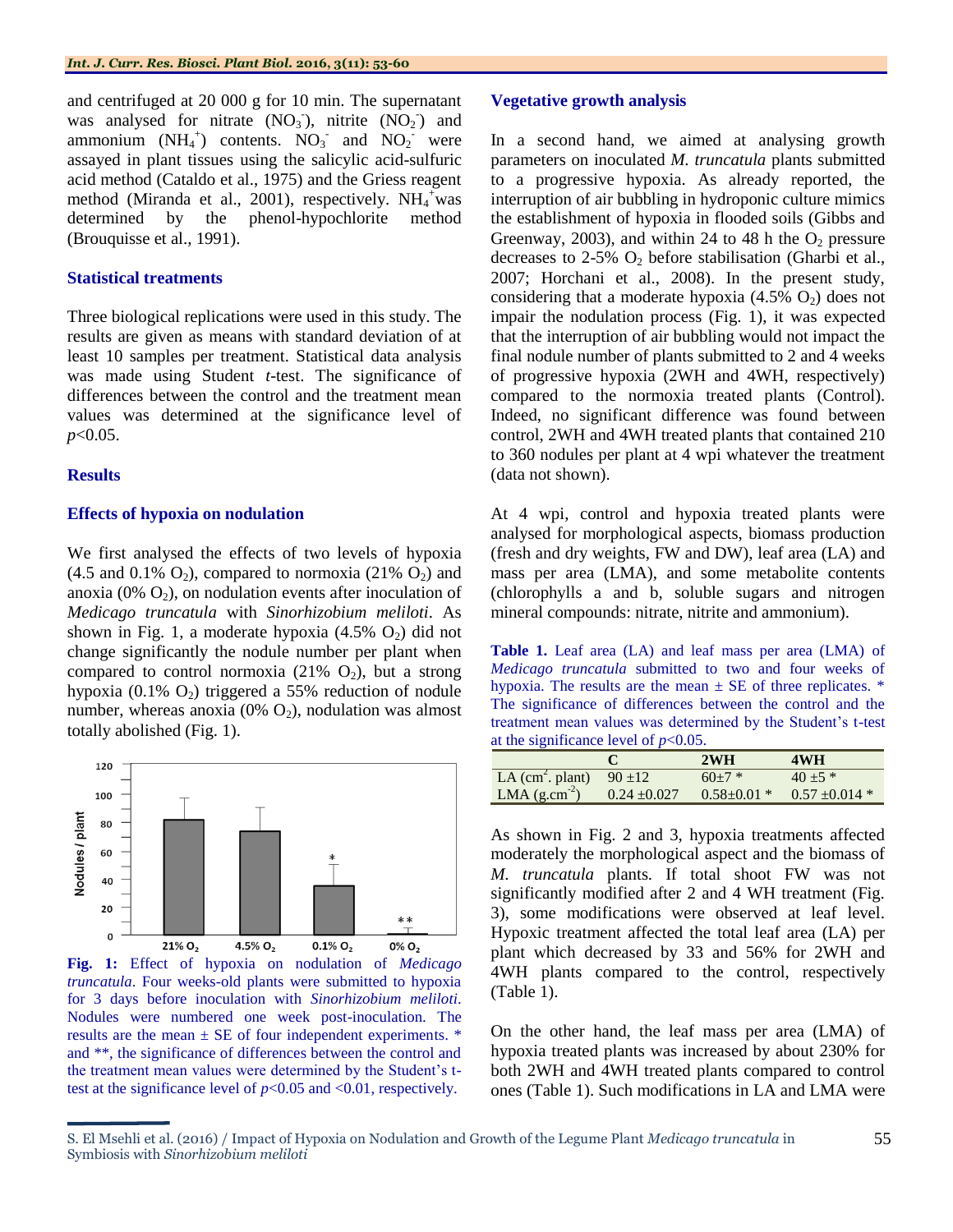#### *Int. J. Curr. Res. Biosci. Plant Biol.* **2016, 3(11): 53-60**

already observed in tomato plants affected by root hypoxia (Horchani et al., 2008). This means that when the *M. truncatula* root system is subjected to hypoxia, the plant reduces leaf expansion, but maintains leaf biomass production by increasing the thickness of the leaves. After 4 wpi, root FW and DW were unaffected by hypoxic treatment, whereas nodule number and FW slightly increased in hypoxia treated plants (Fig. 3). These data are in agreement with previous observations made with N-supplied non-inoculated *M. truncatula* plants submitted to hypoxic treatments (El Msehli et al., 2015), indicating that the adaptive growth response of *M. truncatula* to hypoxia is similar whatever the either symbiotic, or non-symbiotic, status of the plant.



**Fig. 2:** Morphological aspect of *Medicago truncatula* plants submitted to hypoxia. Respectively allure of whole plants (A, B, C), third stage leaves (D, E, F) and nodule roots (G, H, I). 2WH and 4WH, two and four weeks of hypoxia. Control (A, D, G), 2WH (B, E, H) and 4WH (C, F, I). Bars represent 1 cm of length.

#### **Chlorophyll and total soluble carbohydrates**

Chlorophyll and soluble contents were then analysed to assess roughly the global impact of hypoxia on the capacity of symbiotic *M. truncatula* plants to main their photosynthesis. As compared to control plants, chlorophyll a and b contents were not modified in 2WH and 4WH leaves (Fig. 4), indicating that the photosynthetic machinery was not affected by hypoxia. In good agreement with this observation, shoot total soluble carbohydrate (TSC) content was not either modified significantly (Fig. 5). Root TSC, only moderately decreased by 22 and 29% after 2 and 4 WH, respectively (Fig. 5). These data are different to those

observed in the roots of non-symbiotic *M. truncatula* plants where TSC content increased by a factor 2 after 30 d of hypoxia (El Msehli et al., 2015). Such discrepancy may be related to the nitrogen status of plants which strongly differs between N-supplied (El Msehli et al., 2015) and symbiotic (this study) plants. Thus, we analysed the main nitrogen mineral compounds (nitrate, nitrite and ammonium) in shoots, roots and nodules of the symbiotic plants submitted to hypoxia.



**Fig. 3:** Effects of hypoxia on shoot (A), root (B) and nodule (C) grow parameters. FW, fresh weight; DW, dry weight. Nodule number refers to the number of nodules per plant after four weeks of treatment. The results are the mean  $\pm$  SE of ten plants. \* The significance of differences between the control and the treatment mean values was determined by the Student's t-test at the significance level of  $p<0.05$ .



**Fig. 4:** Foliar Chlorophylls (A) and Ratio Chl a/Chl b; (B) of *Medicago truncatula* submitted to two and four weeks of hypoxia. The results are the mean  $\pm$  SE of ten measurements.  $*$ The significance of differences between the control and the treatment mean values was determined by the Student's t-test at the significance level of  $p<0.05$ .

S. El Msehli et al. (2016) / Impact of Hypoxia on Nodulation and Growth of the Legume Plant *Medicago truncatula* in Symbiosis with *Sinorhizobium meliloti*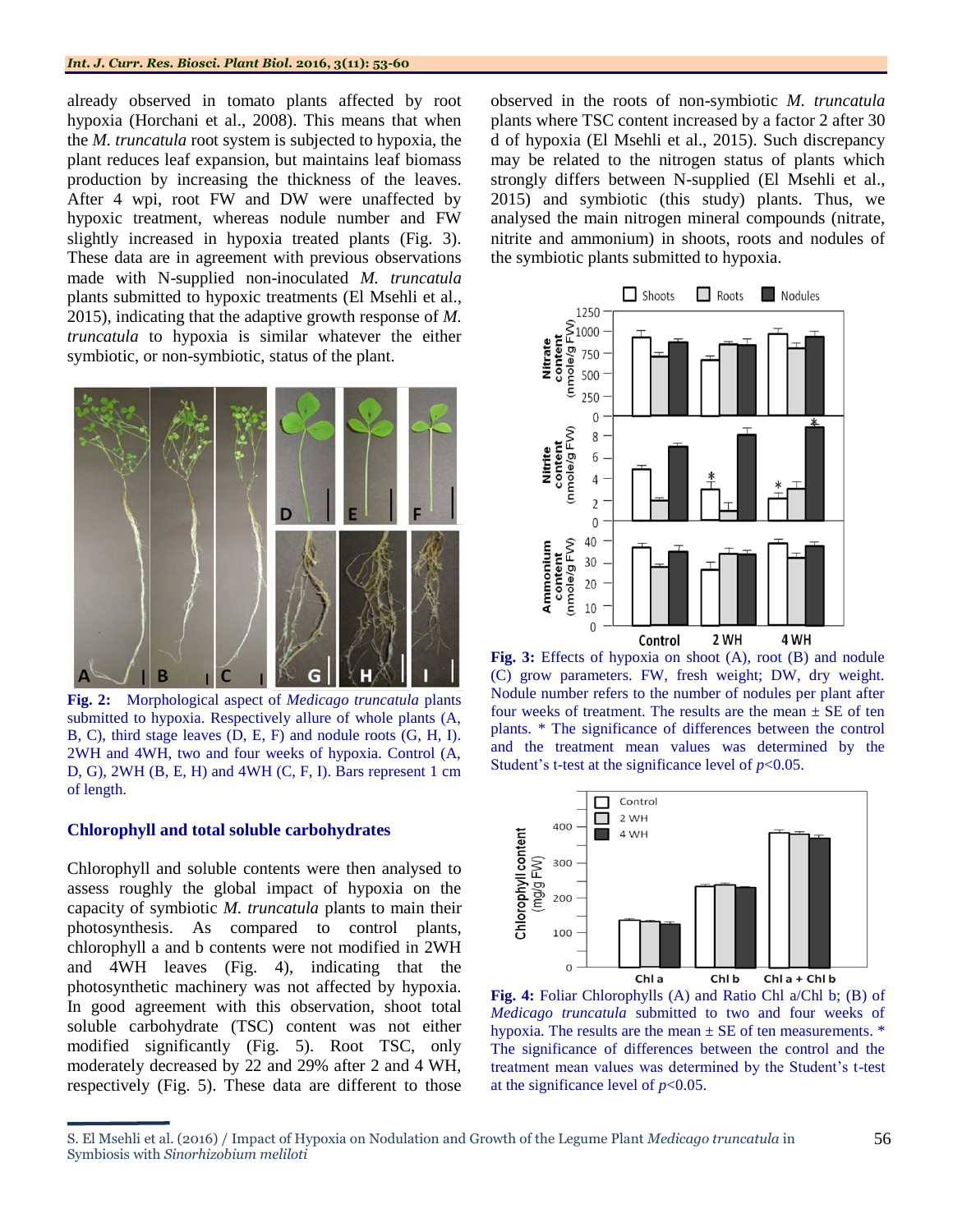

**Fig. 5:** Total soluble sugar in shoot and root of *Medicago truncatula* submitted to hypoxia after two and four weeks of hypoxia. The results are the mean ±SE of ten plants. \* The significance of differences between the control and the treatment mean values was determined by the Student's t-test at the significance level of  $p < 0.05$ .

#### **Nitrate, nitrite and ammonium contents**

Nitrate content was of the same order in shoots, roots and nodules of symbiotic *M. truncatula* plants. It was found to moderately decrease (by 28%) in the leaves after 4 WH, whereas it conversely increased (by 24%) in the roots, and remained unchanged in the nodules (Fig. 6A).

Interestingly, nitrite accumulated more importantly in nodules than in shoots and roots. Hypoxia triggered a transient 32% and 86 % increase in nodule and root nitrite content after 2 WH, to decrease after 4 WH (Fig. 6B), whereas an opposite trend was observed in the shoots, with a transient decrease in nitrite content after 2 WH (Fig. 6B). Ammonium contents were of the same order in the three organs and did not change significantly during hypoxia treatment (Fig. 6C).

#### **Discussion**

Most of the studies investigating flooding or waterlogging effects on symbiotic nodulated legumes analysed nodule structure or functional properties (nitrogenase activity, nitrogen fixation), but only few of them investigated their impact on nodulation event, i.e. nodule number (Minchin and Pate, 1975; Sung, 1993). In these studies, plants were submitted to hypoxia after either waterlogging of soils or arrest of air bubbling in hydroponic cultures that both result in  $O<sub>2</sub>$  pressure generally ranging from 1 to 10 kPa in the rhizosphere (Sung, 1993; Gibbs and Greenway, 2003; Gharbi et al., 2007; Horchani et al., 2008). In the present study, we first investigated the impact of various  $O_2$  pressures, from normoxia to anoxia, on nodulation events in *M. truncatula plants* (Fig. 1). As compared to hypoxiasensitive legumes, such as pea (Minchin and Pate, 1975) and soybean (Sung, 1993; Youn et al., 2008) which exhibit reduced nodule numbers when grown under hypoxic conditions, nodule numbers on *M. truncatula* roots were not modified under 4.5%  $O_2$  (4.5 kPa), and only 45% decreased under  $0.1 \%$  O<sub>2</sub>. In addition, whereas nodule fresh weight per plant was 50-70% reduced under hypoxia in alfalfa (Arrese-Igor et al., 1993), soybean (Sung, 1993; Youn et al., 2008) and cow pea (Minchin and Summerfield, 1976), it remained unchanged in *M. truncatula* after 4 WH (Fig. 3). Thus, when considering nodulation events and nodule growth, *M. truncatula* (Var. Jemalong A17) may be defined as a hypoxia tolerant legume.



**Fig. 6:** Nitrate (A), nitrites (B) and ammonium (C) contents in shoots, roots and nodules of *Medicago truncatula* submitted to two and four weeks hypoxia. The results are the mean ±SE of ten plants. \* The significance of differences between the control and the treatment mean values was determined by the Student's t-test at the significance level of *p*<0.05.

Physiological processes like nitrate reduction, amino acid synthesis and nitrogen metabolism are early affected after the onset of waterlogging-induced hypoxia in legumes (Diab and Cukier, 2013), and the nitrogen status of the plant is an important parameter to take into account to assess the impact of hypoxia on it. Thus, in

S. El Msehli et al. (2016) / Impact of Hypoxia on Nodulation and Growth of the Legume Plant *Medicago truncatula* in Symbiosis with *Sinorhizobium meliloti*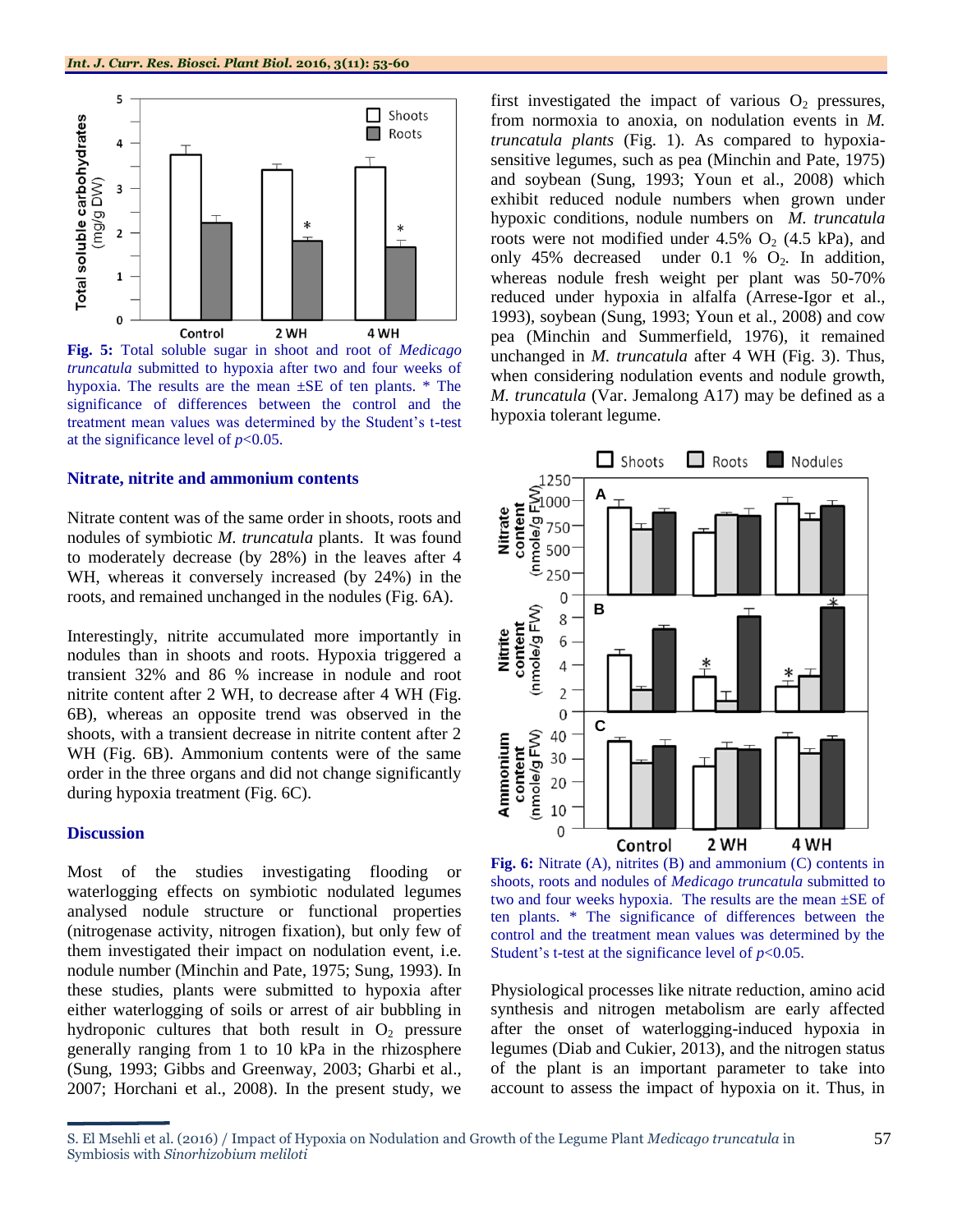soybean plants,  $N_2$  fixation was more sensitive to flooding than biomass accumulation, and the supplementation of soybean plants with nitrate may improve their tolerance to flooding relative to those relying on  $N_2$  fixation (Bacanamwo and Purcell, 1999). Similarly, in nodulated pea plants grown in absence of nitrogen, waterlogging reduced drastically  $N_2$  fixation and nitrogen content compared to control plants, whereas waterlogging effects were less severe in nitrate-fed plants (Minchin and Pate, 1975). More recently, the analysis of waterlogging effects on either wild type or supernodulating soybean mutants showed that supernodulated mutants possess a weaker waterlogging tolerance than their wild types (Youn et al., 2008). These data indicate that the more nitrogen supply is limited and the plant is nodulated, the more it is sensitive to hypoxia. Interestingly, when compared to nitrate-fed *M.truncatula* (El Msehli et al., 2015), nodulated *M. truncatula* plants grown in absence of nitrate (this study) showed similar tolerance to hypoxia after 4 WH in terms of leaf and root development and biomass accumulation (Figs. 2 and 3). This means that, contrary to hypoxia sensitive legumes such as cow pea (Minchin and Summerfield, 1976), lentil (Malik et al., 2015), *M. sativa* (Rogers et al., 2007), *Trifolium subterraneum* (Aschi-Smiti et al., 2002; Rogers et al., 2009), or soybean (Henshaw et al., 2007; Youn et al., 2008), *M. truncatula* maintained its growth and biomass production after one month of hypoxia, and may be considered as a hypoxia tolerant legume. It was reported that, under hypoxia, a close relationship exists between chlorophyll level and carbohydrate contents (Netto et al., 2005). In the present study, both the increase of leaf thickness that compensates the reduction of total leaf area (Table 1) and the maintenance of the total chlorophyll content (Fig. 4) indicate that the photosynthetic machinery was not structurally affected and remained probably functional after 4 WH. This interpretation is supported by the fact that TSC were roughly maintained booth in leaves and roots in hypoxiatreated and in control plants (Fig. 5). It has been demonstrated for many plant species that the assimilation of NH<sup>4</sup> + and the root growth are competing for carbohydrates, and that the use of carbon skeletons for the assimilation of  $NH_4^+$  may be at the expense of root growth (Cramer and Lewis, 1993; Schortemeyer et al., 1993). The maintenance of chlorophylls, sugars and NH<sup>4</sup> + contents after 4 WH (Figs. 4, 5 and 6) clearly indicate that *M. truncatula* carbon and nitrogen metabolisms are unaffected by hypoxia treatment, and that photosynthesis products enough sugar to cover the needs in carbon skeletons for  $NH_4^+$  assimilation and root

growth at that stage. In nitrate-fed *M. truncatula* roots (El Msehli et al., 2015), sugar contents were shown to increase after one month of hypoxia. Considering that the plant metabolic response to hypoxia strongly depends on the availability and mobilization of carbohydrates (Drew, 1997; Bailey-Serres and Voesenek, 2008), these observations suggest that nitrate-fed *M. truncatula* plants are probably better adapted to face long-term root hypoxia than nodulated once grown in the absence of nitrate.

Nitrogen source and metabolism were reported to regulate the response of plants, including legumes, to hypoxia (Horchani et al., 2010; Horchani and Aschi-Smiti, 2010). The use of nitrate through a metabolic process named "hemoglobin-nitric oxide respiration" was shown to improve the energy status of roots, but not leaves, under oxygen-limited conditions (Igamberdiev et al., 2010; Gupta et al., 2011). In this process,  $NO<sub>2</sub>$ substitute to  $O_2$  as a terminal acceptor of the mitochondrial electron transfer chain, allowing the functioning of the mitochondrial respiration and the regeneration of ATP. This process was found to occur in *M. truncatula* nodules in hypoxic conditions (Horchani et al., 2011). Interestingly, in the present study,  $NO<sub>2</sub>$ content was found to increase in roots and nodules, but not in leaves, of *M. truncatula* plants after 2 and 4 WH, which fits with the set-up of a Hb-NO respiration process during hypoxia, the balance of the energy state in roots and nodules, and finally the tolerance of *M. truncatula* to hypoxia. This hypothesis is presently under investigation in our laboratory.

#### **Conflict of interest statement**

Authors declare that they have no conflict of interest.

#### **Acknowledgement**

We thank Pr. Pierre Frendo from UMR ISA, Sophia Antipolis, France, for helpful discussions. We are indebted to the eco-physiological team members for numerous nodule harvests.

#### **References**

- Arrese-Igor, C., Royuela, M., de Lorenzo, C., de Felipe, M.R., Aparicio-Tejo, P.M., 1993. Effect of low rhizosphere oxygen on growth, nitrogen fixation and nodule morphology in lucerne. Physiol. Plant. 89, 55-63.
- Aschi-Smiti, S., Bizid, E., Hamza, M., 2002. Effet de

S. El Msehli et al. (2016) / Impact of Hypoxia on Nodulation and Growth of the Legume Plant *Medicago truncatula* in Symbiosis with *Sinorhizobium meliloti*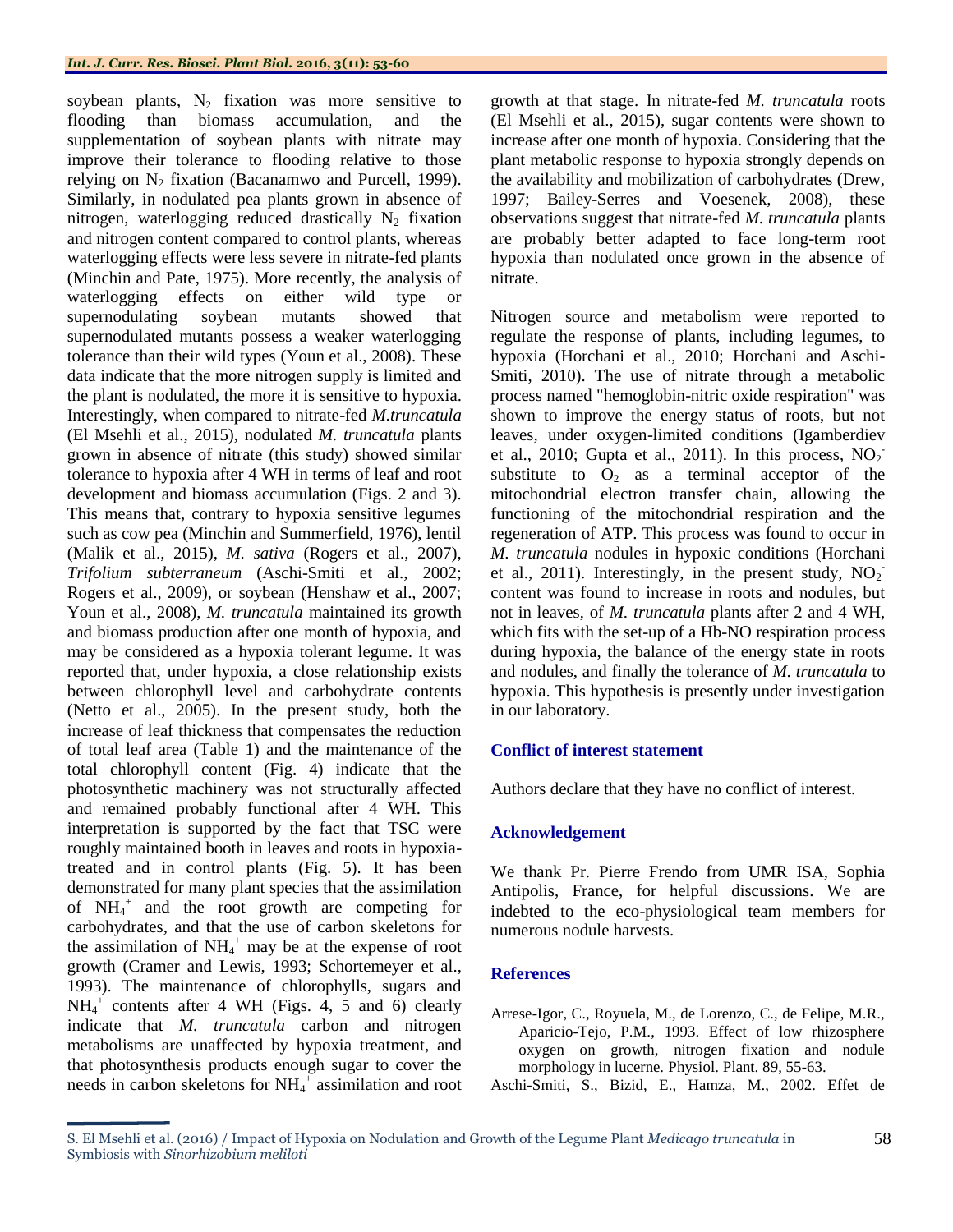#### *Int. J. Curr. Res. Biosci. Plant Biol.* **2016, 3(11): 53-60**

l'hydromorphie sur la croissance de 4 variétés de trèfle (*Trifolium subterraneum* L.). Agronomie. 23, 97-104.

- Bacanamwo, M., Purcell, L.C., 1999. Soybean root morphological and anatomical traits associated with acclimation to flooding. Crop Sci. 39, 143-149.
- Bailey-Serres, J., Voesenek, L.A., 2008. Flooding stress: Acclimation and genetic diversity. Annu. Rev. Plant Biol. 59, 313-339.
- Blom, C.W.P.M., Voeseneck, L.A.C.J., 1996. Flooding: The survival strategies of plants. Trends Ecol. Evol. 11, 290- 295.
- Brouquisse, R., James, F., Pradet, A., Raymond, P., 1992. Asparagine metabolism and nitrogen distribution during protein degradation in sugar-starved maize root tips. Planta. 188, 384-395.
- Cataldo, D.A., Haroon, M., Schrader, L.E., Youngs, V.L., 1975. Rapid colorimetric determination of nitrate in plant tissue by nitration of salicylic acid. Commun. Soil Sci. Plant Anal. 6, 71-80.
- Cramer, M.D., Lewis, O.A.M., 1993. The influence of  $NO_3$ <sup>-</sup> and NH<sup>4</sup> + nutrition on the carbon and nitrogen partitioning characteristics of wheat (*Triticum aestivum* L.) and maize (*Zea mays* L.) plants. Plant Soil. 154, 289-300.
- Diab, H., Cukier, C., 2013. Impact of waterlogging-induced hypoxia on nitrogen metabolism in the legume *Medicago truncatula*. Int. J. Life Sci. Biotech. Pharma. Res. 2, 401- 409.
- Drew, M.C., 1997. Oxygen deficiency and root metabolism: injury and acclimation under hypoxia and anoxia. Ann. Rev. Plant Physiol. Plant Mol. Biol.48, 223-250.
- El Msehli, S., Jemail, J., Aschi-Smiti, S., 2015. Physiological response of *Medicago truncatula* growth under prolonged hypoxia stress. Int. J. Curr. Res. Biosci. Plant Biol. 2015, 2(12), 1-7.
- Frendo, P., Gallesi, D., Turnbullet, R., Van de Sype, G., Hérouart, D., Puppo, A., 1999. Localisation of glutathione and homoglutathione in *Medicago truncatula* is correlated to a differential expression of genes involved in their synthesis. Plant J. 17, 215-219.
- Frendo, P., Harrison, J., Norman, C., Hernandez-Jimenez, M.J., Van de Sype, G., Gilabert, A., Puppo, A., 2005. Glutathione and homoglutathione play a critical role in the nodulation process of *Medicago truncatula*. Mol. Plant-Microbe Interact. 18, 254-259.
- Gharbi, I., Ricard, B., Rolin, D., Maucourt, M., Andrieu, M.H., Bizid, E., Aschi-Smiti, S., Brouquisse, R., 2007. Effect of hexokinase activity on tomato root metabolism during prolonged hypoxia. Plant Cell Environ. 30, 508-517.
- Gibbs, J., Greenway, H., 2003. Mechanisms of anoxia tolerance in plants. I. Growth, survival and anaerobic catabolism. Funct. Plant Biol. 30, 1-47.
- Greenway, H., Gibbs, J., 2003. Mechanisms of anoxia tolerance in plants. II. Energy requirements for maintenance and energy distribution to essential processes. Funct. Plant Biol. 30, 999-1036.
- Gupta, K.J., Fernie, A.R., Kaiser, W.M., Van Dongen, J.T.,

2011. On the origins of nitric oxide. Trends Plant Sci. 16, 160-168.

- Henshaw T., Gilbert, L., Scholberg, J.M.S., Sinclair, T.R., 2007. Soya bean (*Glycine max* L. Merr.) genotype response to early-season flooding: II, Aboveground growth and biomass. J. Agron. Crop Sci. 193, 189-197.
- Horchani F., Hajri R., Khayati, H., Brouquisse R., Aschi-Smiti, S., 2010. Does the source of nitrogen affect the response of subterranean clover to prolonged root hypoxia? J. Plant Nutr. Soil Sci. 173, 275-283.
- Horchani, F., Aloui, A., Brouquisse, R., Aschi-Smiti, S., 2008. Physiological responses of tomato plants (*Solanum lycopersicum*) as affected by root hypoxia. J. Agron. Crop Sci. 194, 297-303.
- Horchani, F., Aschi-Smiti, S., 2010. Prolonged root hypoxia effects on enzymes involved in nitrogen assimilation pathway in tomato plants. Plant Signal. Behav. 5(12), 1583-1589.
- Horchani, F., Khayati, H., Raymond, P., Brouquisse, R., Aschi-Smiti, S., 2009. Contrasted effects of prolonged root hypoxia on tomato (*Solanum lycopersicum*) roots and fruits metabolism. J. Agron. Crop Sci. 195, 313-318.
- Horchani, F., Prevot, M., Boscari, A., Evangelisti, E., Meilhoc, E., Bruand, C., Raymond, P., Boncompagni, E., Aschi-Smiti, S., Puppo, A., Brouquisse, R., 2011. Both plant and bacterial nitrate reductases contribute to nitric oxide production in *Medicago truncatula* nitrogen-fixing nodules. Plant Physiol. 155, 1023-1036.
- Igamberdiev, A.U., Bykova, N.V., Shah, J.K., Hill, R.D., 2010. Anoxic nitric oxide cycling in plants: Participating reactions and possible mechanisms. Physiol. Plant. 138, 393-404.
- Linkemer, G., Board, J.E., Musgrave, M.E., 1998. Waterlogging effects on growth and yield components in late-planted soybean. Crop Sci. 38(6), 1576-1584.
- Malik, A.I., Ailewe, T.I., Erskine, W., 2015. Tolerance of three grain legume species to transient waterlogging. AoB Plants. 7, plv040.
- Minchin, F.R., Pate, J.S., 1975. Effects of water, aeration, and salt regime on nitrogen fixation in a nodulated legumedefinition of an optimum root environment. J. Exp. Bot. 26(1), 60-69.
- Minchin, F.R., Summerfield, R.J., 1976. Symbiotic nitrogen fixation and vegetative growth of cowpea (*Vigna unguiculata*) in waterlogged conditions. Plant Soil. 22, 113-127.
- Miranda, K.M., Espey, M.G., Wink, D.A., 2001. A rapid, simple spectrophotometric method for simultaneous detection of nitrate and nitrite. Nitric Oxide. 5, 62-71.
- Mommer, L., Pederson, O., Visser, E.J.W., 2004. Acclimation of a terrestrial plant to submergence facilitates gas exchange under water. Plant Cell Environ. 27, 1281-1287.
- Netto, A.T., Campostrini, E., de Oliveira, G.J., Bressan-Smith, R. E., 2005. Photosynthetic pigments, nitrogen, chlorophyll a fluorescence and SPAD-502 readings in coffee leaves. Sci. Hortic. 104, 199-209.

S. El Msehli et al. (2016) / Impact of Hypoxia on Nodulation and Growth of the Legume Plant *Medicago truncatula* in Symbiosis with *Sinorhizobium meliloti*